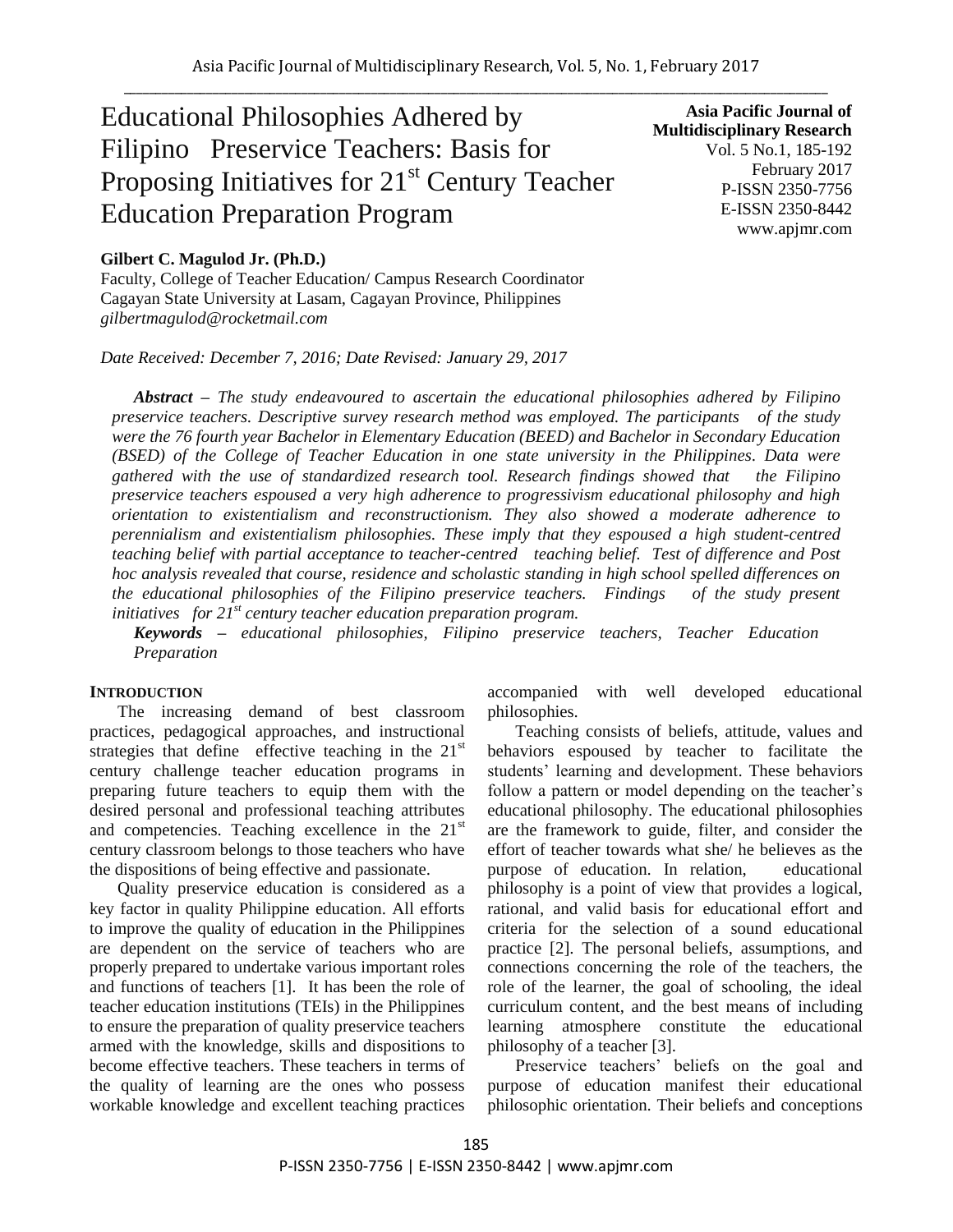about teaching will prepare them with their expertise to teach in the real world which will help them become effective facilitators of learning in the future. Rideout [4] affirmed that the basic determinant of individuals" educational dispositions is their educational philosophies. Such educational dispositions are being formed founded on educational philosophy. Thus, a personal philosophical orientation is an important and active element of the teacher in the classroom.

Developing and owning an educational philosophy is influential in directing and guiding teachers in executing their teaching practices and most importantly on the way how they look at their learners whom they deliver their effort. Bilbao [5] affirmed that as teacher, one should have a philosophy of education because it is a strong belief that is translated into action that will guide them what to teach, how to teach, and why to teach.

In the perspective of this study, the main five (5) educational philosophies were considered specifically essentialism, perennialism, progressivism, existentialism and behaviorism. In brief descriptions, perennialism is an educational philosophy adhering to the concept of conservative point of view mainly focused on the intellectual and moral standards. It emphasizes that schools must teach students with the ideas that are everlasting and the search for enduring truths are constant. Values are constant and unchanging through the literature, arts, philosophies, and religions.

For a classroom teacher adhering this educational philosophy, subject-matter centered approach in teaching that requires mastery of learning content is emphasized. Bago [6] noted that a perennialist educator is an authority figure in the classroom that transmit and interpret knowledge because they believe that education is the process of transmitting changing knowledge from generation to generation.

Essentialism refers to the educational philosophy which pertains to the traditional or "back to basic movement" as approach in teaching. As the name implies, it seeks to instill learners with the "essentials" of academic pursuit and knowledge. Educators espousing this philosophy believe that teaching students with the mastery of 3Rs will make them competent in the world. For these basic skills are essentials for an individual to live well in the modern society. This philosophy encourages academic rivalry where the classroom is stiff and controlled.

Progressivism as educational philosophy captures the belief that students manifest meaningful learning when they are actively involved in learning activities that they have interest with. Actual and experiential learning are important and will develop individual learner"s creativity and imagination. This philosophy emphasizes the different learning styles and dispositions of students, their multiple intelligences and individual learning preferences. The curriculum in this philosophy shows dynamism and relevance to the needs of the society.

Existentialism is a philosophy that put much student"s freedom to learn. It supports the idea that to exist is to find the essence of life. It requires studentcentered teaching approach where students are given the freedom of choice which they know will unleash their potentials and creativity. Educators in this philosophy serve as facilitators who guide students define their own essence by assisting them to various choices they would like to take.

Social Reconstructionism philosophy aims to bring out the consciousness of an individual about the social events, concerns and problems being confronted. This philosophy provides vision of the better world by looking solutions and addressing social concerns and issues. It purports the idea that teachers should be an instrument to encourage and lead students for social reforms. Methods of teaching may include problem oriented type, community-based learning and group discussions.

The different philosophical orientations of preservice teachers help them become better teachers in profession. Their assumptions on the purpose of education ensure their choice of teaching as their future career. Determining their existing philosophical orientations can help them understand and modify their preservice teaching educational practices and align them into the appropriate instructional approaches. This captures what Ryan [7] declares that a clear understanding of philosophy can help a teacher grow professionally and create a purposeful direction for teaching in the classroom.

Pre-service teachers have to be guided with their beliefs, values, and knowledge and the nature and meaning of education which are hinged on certain educational philosophy to define themselves as professional teachers, manifest their role to students, define their responsibility in the school and community, and on how they showcase and exhibit their expertise. A personal educational philosophy is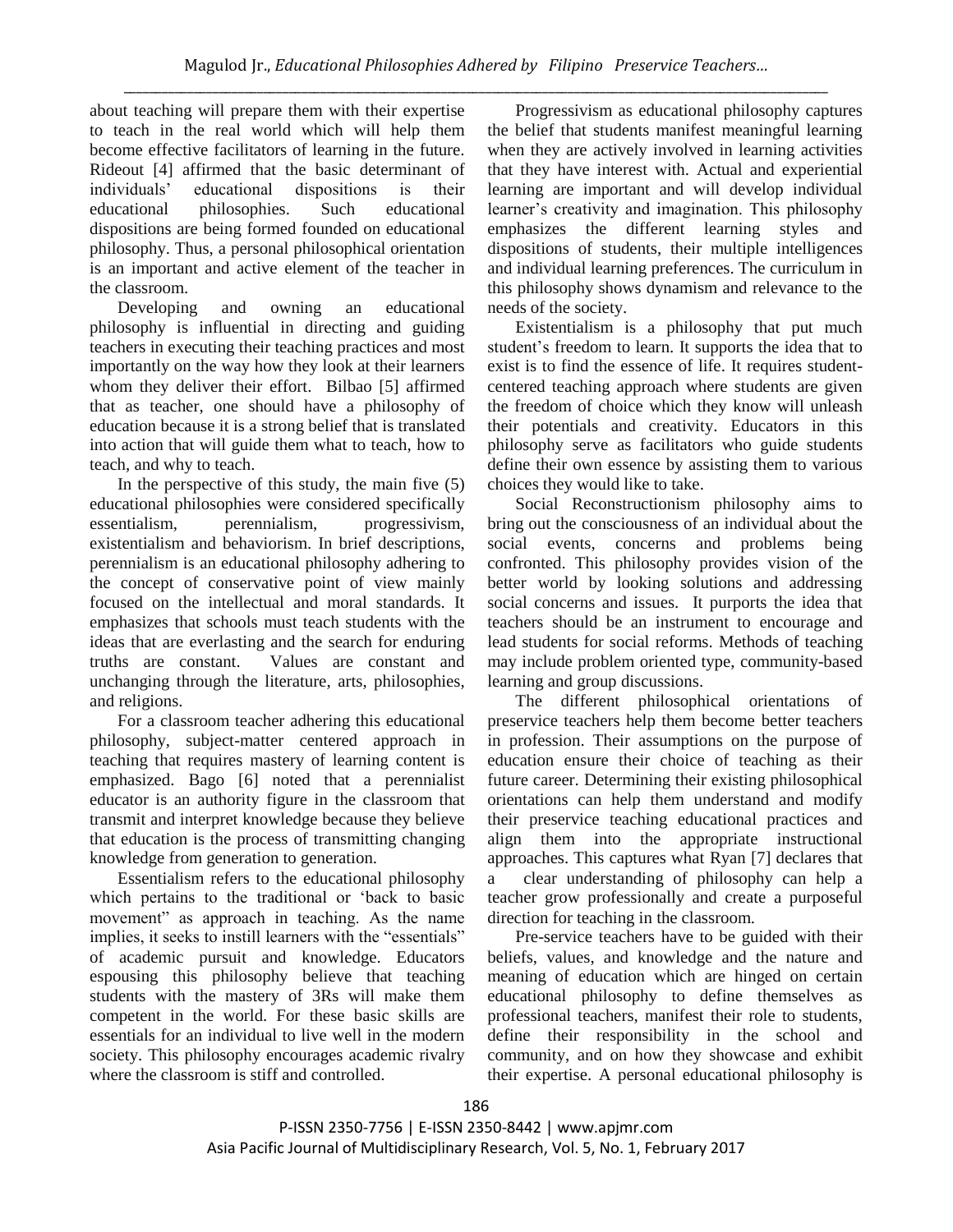an essential and active element of a teacher. Acquiring a philosophy is powerful, in that it directs and guides a teacher"s teaching practices in the classroom as well as how they perceive teaching and learning and the students around them [8]. Further, Uzunöz [9] stressed that determining educational philosophical dispositions is quite necessary and important for understanding preservice teachers" and teacher educators" behavior to create alignment between their philosophical dispositions for the quality of teachinglearning process. Further being aware of a philosophy of education informs and provides an identity for preservice teachers who are beginning their careers [10].

The different philosophies espoused by preservice teachers will be evidential in their choice of teaching methods, strategies and tactics employed in the classroom including their dispositions and standards in dealing with their students. The study ascertained the educational philosophies being adhered by the preservice teachers of the College of Teacher Education of Cagayan State University at Lasam which will serve as basis for proposing initiative of their preservice training program.

The result of the study will serve a very important input in the training of preservice teachers and at the same time strengthening the quality of the faculty of instruction of the College of teacher Education. As an implication of this study to the preservice teacher education will be a very valuable input to the college in designing curriculum initiatives to better prepare them as effective facilitators of  $21<sup>st</sup>$  century learning particularly along their personal views and beliefs about education, their classroom management styles, teaching methods, and most especially on deeper and better understanding how they may postulate different ways of teaching and handling students in their future classes.

## **OBJECTIVES OF THE STUDY**

The study generally aimed to determine the educational philosophy espoused by preservice teachers of the College of teacher Education of Cagayan State University at Lasam. Specifically, (1) examine the philosophical orientations of preservice teachers when grouped according to their profile variables; (2) ascertain the implications of the philosophical orientations of pre-service teachers by proposing a plan of action to the college of teacher education.

# **Hypothesis:**

This study tested the lone research hypothesis at 0.05 level of significance if there is no significant difference on the philosophical orientation of preservice teachers when grouped according to their profile variables.

# **METHODS**

# **Research Design**

This study employed a quantitative method using descriptive survey research design in collecting, analyzing and classifying the data along with the different philosophical orientations of preservice teachers of CSU-Lasam. Moreover, Calmorin [11] affirmed that the used of the design is appropriate since word survey was used to gather data regarding the perceptions of the respondents. Survey is useful in producing the value of facts, and the focus of the attention on the most important things to be reported. The findings of the study also will serve as basis of the College of Teacher Education in designing curriculum intervention.

# **Participants**

The respondents of the study were the seventy eight (78) fourth year Bachelor in Elementary Education-Generalist (BEEd- Generalist) and the Bachelor in Secondary Education major in English (BSED- English) of Cagayan State University at Lasam, Lasam, Cagayan Province, Philippines during the second semester of SY 2016-2017. The preservice teachers were taken in complete enumeration because they have already teaching exposure in the different cooperating schools.

The researcher sought permission to conduct the study to the campus authorities. After having sought permission, the researcher administered the questionnaires to the identified respondents. Orientation of the participants as well as obtaining their consent was undertaken prior to the conduct of the study. The respondents were also asked to accomplish the questionnaire honestly to arrive with valid findings of the study.

# **Instruments and Procedures**

This study utilized an adopted and modified questionnaire lifted from the Field Study 6 on becoming a  $21<sup>st</sup>$  century teacher developed by Sadker and Sadker [12] revised by Bilbao [5]. The questionnaire has two (2) parts, part I drew out the

P-ISSN 2350-7756 | E-ISSN 2350-8442 | www.apjmr.com Asia Pacific Journal of Multidisciplinary Research, Vol. 5, No. 1, February 2017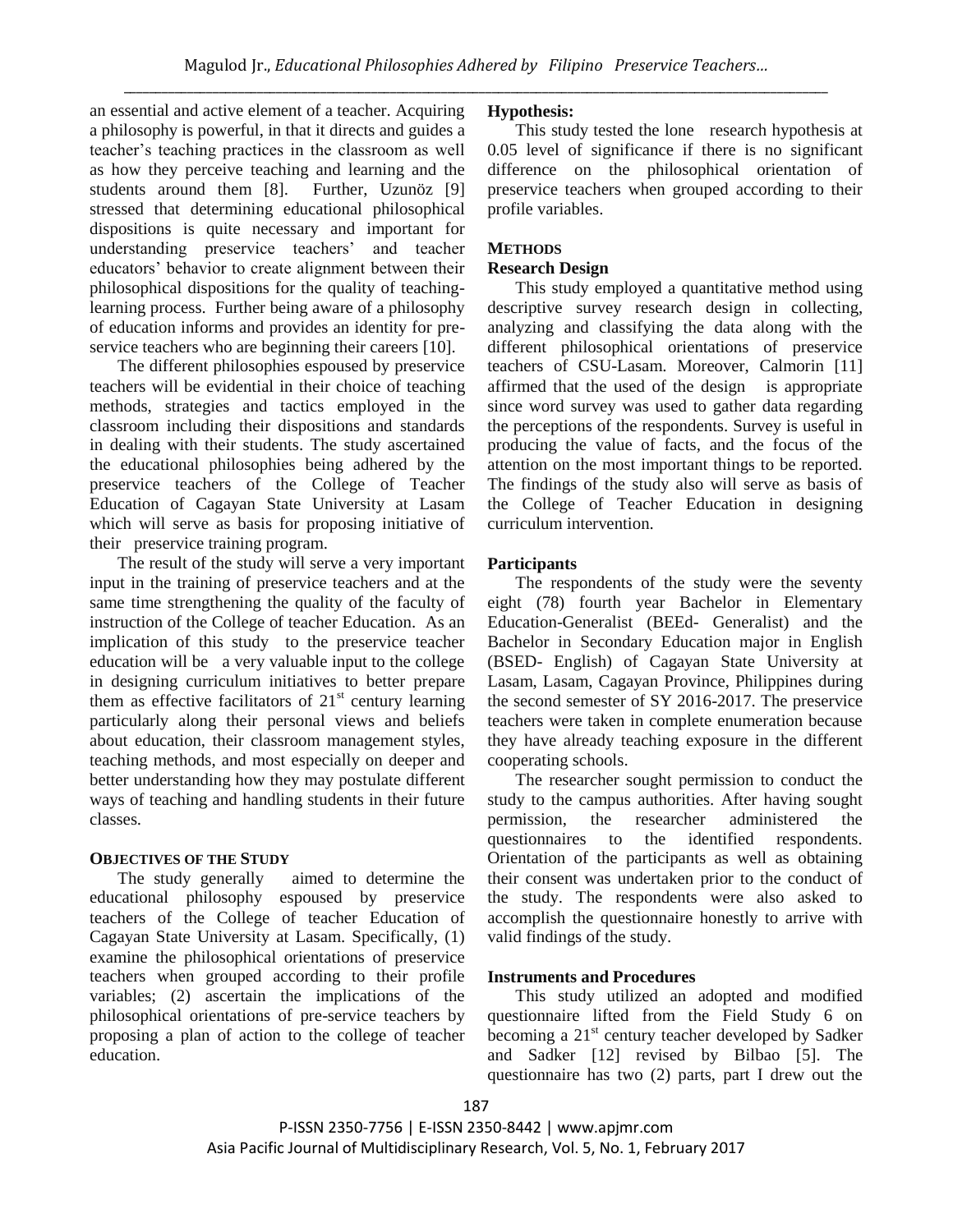personal profile of the respondents while the part II elicited the responses along with the educational philosophy orientations consisting of 40-item statements. Each statement was answered with a 5 point likert scale with 5 as the highest and 1 as the lowest. The different educational philosophies measured by the survey were limited into five (5) namely: essentialism, Perennialism, progressivism, existentialism and behaviorism.

Before the distribution of the questionnaire, a letter was forwarded to the dean for approval and notation. Upon the approval scheduling of data gathering was done by the researcher. The distribution of questionnaire was initiated by the faculty researcher being the professional education instructor of the College of Teacher Education. Data were collected from the preservice teachers who were officially enrolled in the subject "Teaching Profession" in the first semester of SY 2016-2017. The researcher informed the respondents about the objectives of the study. After the collection of data, tabulation and coding were performed using statistical software. Analysis and further interpretation were done to arrive at findings and conclusion of the study.

#### **Data Analysis**

After the collection and coding of data, the research used appropriate statistical tools. Descriptive statistics such as frequency, rank and percentage were used along with the profile variables. Inferential statistics such as independent sample t-test and one way ANOVA were used to test the hypotheses of the study. All the data gathered were treated using statistical software at 0.05 alpha level. The assessment of the respondents on their educational philosophy orientations used the following arbitrary scale: 4.20- 5.00: Very High (VH); 3.40-4.19: High (H); 2.60-3.39 Moderate (M); 1.80-2.59: Low (L); 1.00-1.79: Very Low (VL).

## **RESULTS AND DISCUSSION**

Table 1 presents the assessment of the preservice teachers on the educational philosophies they adhered. The data shows that the preservice teachers of the College of Teacher Education of Cagayan State University- Lasam have a very high rating on progressivism (4.28), while positive high assessment ratings along with existentialism (3.99) and essentialism (3.86). Perennialism (3.35) and

essentialism (3.36) were rated with moderate adherence by the preservice teachers.

| 1. Philosophical Orientations<br>Table |      |                             |              |  |  |  |
|----------------------------------------|------|-----------------------------|--------------|--|--|--|
| <b>Philosophies</b>                    | Mean | <b>Descriptive</b><br>Value | Std.<br>Dev. |  |  |  |
| Essentialism                           | 3.36 | Moderate                    | 0.43         |  |  |  |
| Perennialism                           | 3.35 | Moderate                    | 0.53         |  |  |  |
| Progressivism                          | 4.28 | Very High                   | 0.64         |  |  |  |
| Reconstructionism                      | 3.45 | High                        | 0.44         |  |  |  |
| Existentialism                         | 3.99 | High                        | 0.37         |  |  |  |

The very high rating of the preservice teachers on *progressivism philosophy* as evidenced with a mean of 4.28) explains that they have high belief that in teaching and learning, students learn well when activities in their lessons have meaning for them. They manifest a very high positive belief to develop their learners as intelligent and enlightened individuals who can play their role in a democratic society because. They also manifest a high belief that education"s purpose is to fully develop the potential of the learner for them to have a good and positive life in the future. The preservice teachers can see and recognized that the curriculum is dynamic that should be relevant to the needs of the society. They also adhere to the concept that change is the only permanent thing on earth; hence, their orientation is to teach their learners with the skill to cope with change.

The positive assessment of the preservice teachers towards progressivism philosophy encapsulates their understanding on learning by doing where they see themselves as guide to help their students. This very high belief of preservice teachers of Cagayan State University at Lasam, Cagayan, Philippines can be affirmed in the study of Tupas and Pendon [13] on the prevailing educational philosophies among preservice teachers of West Visayas State University, Janiuay Campus, Philippines found out that when taken as a whole, preservice teachers' educational philosophy is progressivism. Similarly, in the study of Ryan [7] on the philosophical orientation of Canadian pre-service teachers, it was revealed that 96% of his respondents had results indicating that they were progressivist.

As to *existentialism philosophy*, it obtained a mean of 3.99 was noted having the second highest mean based on the assessment of the preservice teachers. It can be inferred from the finding of the study that they have a high positive belief that to become a successful facilitator of learning, one must consider the motivation and affect of their learners.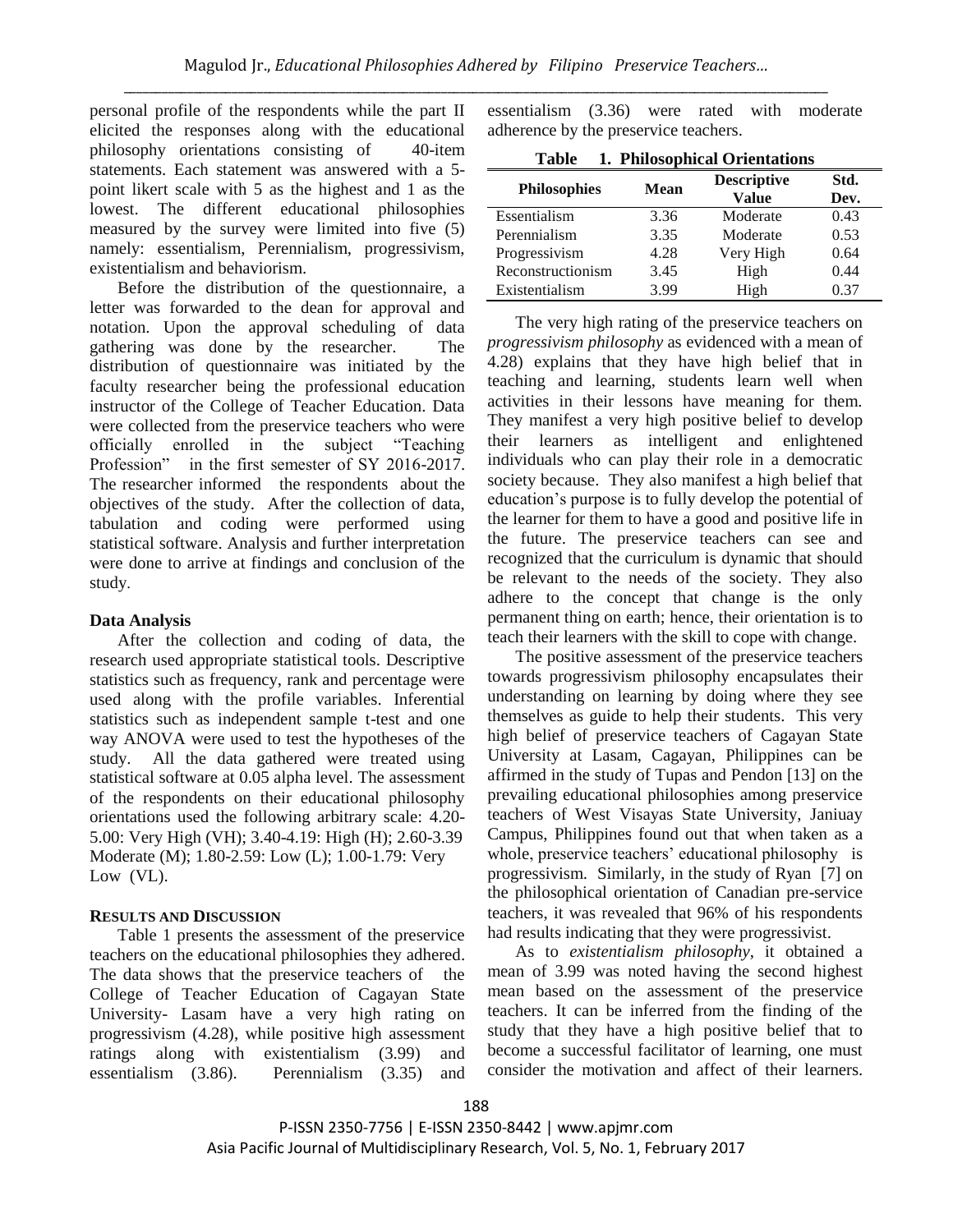The finding also suggests that the preservice teachers can recognized the uniqueness and individuality of their students. They can see themselves to be a teacher who can provide their learners a variety of options from which they choose where it will bring out the creativity and self-expression of the students. They have high orientation to the teaching principle which is anchored on different learning styles, emotional intelligences and physical characteristics since they believe that every leaner is born as potential genius. The positive adherence of the preservice teachers to this philosophy implies that they can allow their students to make meaningful decisions in the classroom where autonomy and self-confidence is being promoted to every learner. Winch & Gingell [14] posit that existentialism is a philosophy of education which is student- centered and it focuses on student choice; teachers provide an environment that is consequential in nature.

Meanwhile, the high assessment of the preservice teachers along with reconstructionism philosophy indicates their high belief on teaching students to carry out change in the society. They can see that nurturing the skills and knowledge of students for change is necessary. As future teachers, they show importance to the idea that social reforms do not necessarily start in the formal classroom but it is through unstructured and informal instruction where students understand themselves and seek the meaning of their existence. Thus, for them it is vital for a teacher to nurture the self-concept, selfconfidence and emotional stability of their students; that the role of the teacher is to encourage and lead students to initiate social reforms.

Relative to the moderate assessment of the preservice teachers along *essentialism philosophy* with a mean of 3.36 showed that they fairly believed on the role of the school to determine the information that is important for students to absorb. They are moderately favoring the role of the teacher to transfer the basic skills to their students for them to become successful in the future. They somewhat accept the belief that preparing students academically and cognitively will allow them to acquire higher levels of competences needed to their future lives. As affirmed by Bagley [15] essentialism believes that should equip students with the basic academic skills to survive in society. Teachers are supposed to transmit knowledge to students who usually play a passive role in the process of learning. Standardized testing is seen by

essentialists as an ideal benchmark for assessing students and holding teachers accountable for student achievement.

Along with *perennialism philosophy* obtained the mean of 3.35, the preservice teachers assessed themselves to have moderate acceptance to this philosophy. This suggests that the preservice teachers somewhat agreed to the belief that schools, above all, should develop students' abilities to think deeply, analytically, and creatively; this is more important than developing their social skills or providing them with a useful body of knowledge about our everchanging world. They manifest a neutral belief that students must be taught to appreciate learning primarily for its own sake rather than because it will help them in their careers. Moreover, they manifest partial acceptance to the belief that depriving students with their ability to use their reasoning power will lost the control ad passions.

Witcher and Travers [16] affirmed that perennialism and essentialism are transmissive philosophies. transmissive teachers are being refereed as traditional or conservative. They believe that the purpose of school is to develop the intellect. Thus, they view their role as knowledge dispenser to the students, such they prefer to employ lecturing, demonstration, and recitation as teaching methods. Teachers who represent this paradigm tend to advocate curricula that are subject centered, organized and sequenced, and focused on mastery of specific skills and content. Consequently, their classrooms tend to have a business-like atmosphere in which students are passive learners who generally work independently [9].

Generally, when taken as a whole, both the BEED and BSED preservice teachers espoused themselves to have a very high progressivism philosophy and high positive existentialism and reconstructionism educational philosophies while they assessed themselves to have moderate adherence to perennialism and essentialism beliefs.

Table 2 presents the test of difference on the creativity styles of the student teachers when grouped according to their profile variables. Result of the test of difference showed that there is a significant difference on philosophical orientation of the preservice teacher when grouped according to their profile variables. Thus, the null hypothesis of the study was rejected at 0.05 level of significance.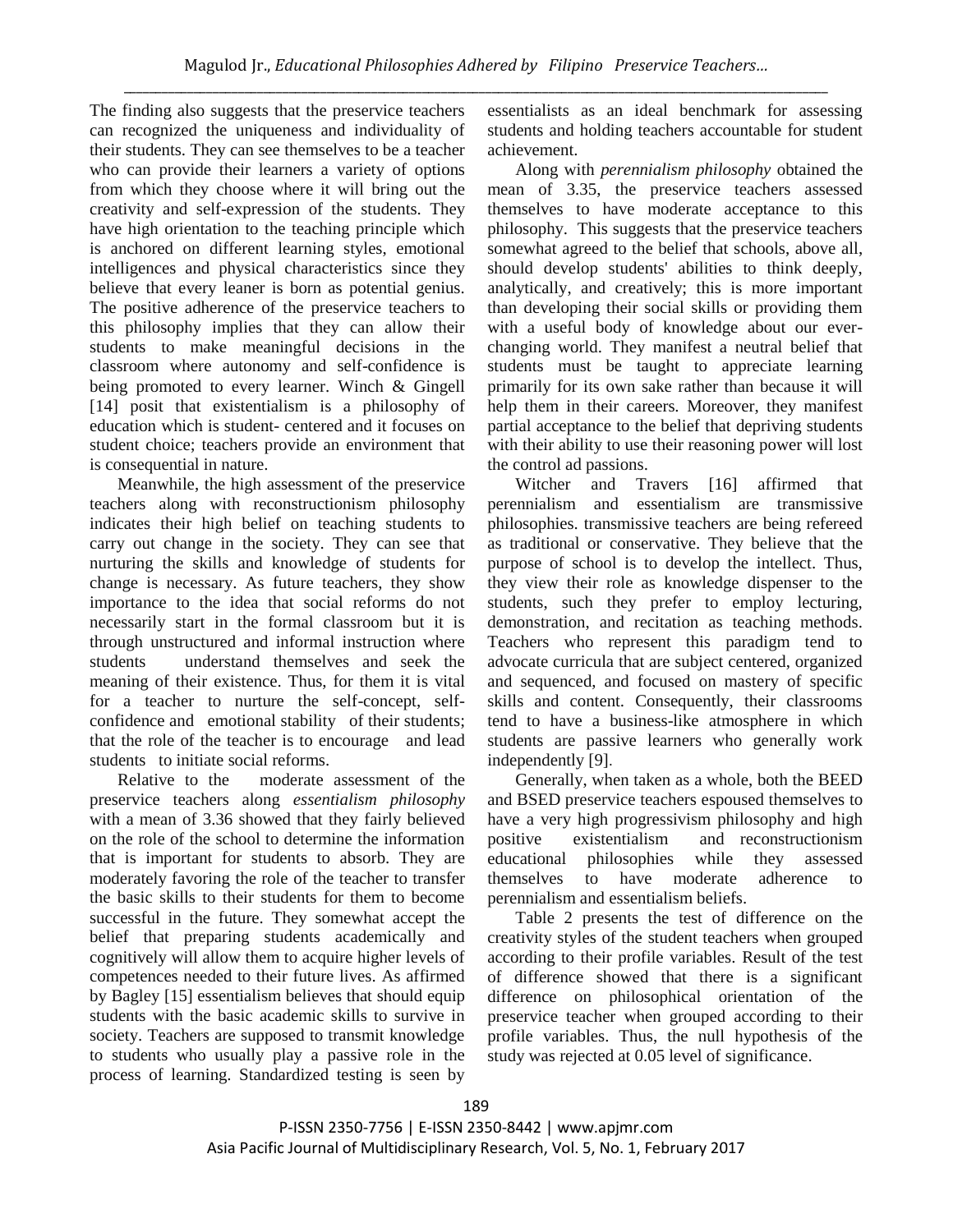| <b>Profile Variables</b>     | <b>Essentialism</b> | <b>Perennialism</b> | Progressivism | <b>Reconstructionism</b> | <b>Existentialism</b> |
|------------------------------|---------------------|---------------------|---------------|--------------------------|-----------------------|
| Gender                       | 0.0857              | 0.0921              | 0.8389        | 0.0839                   | 0.2022                |
| <b>Birth Order</b>           | 0.5629              | 0.492               | 0.7252        | 0.4280                   | 0.6192                |
| Course                       | $0.0340*$           | $0.001*$            | 0.7400        | 0.599                    | 0.9050                |
| Residence                    | 0.1451              | $0.0286*$           | 0.4646        | 0.053                    | 0.065                 |
| Type of HS<br>Graduated      | 0.4347              | 0.6905              | 0.0904        | 0.429                    | 0.913                 |
| Scholastic Standing<br>in HS | 0.2080              | $0.0350*$           | 0.9539        | 0.110                    | 0.5043                |
| Father's Occupation          | 0.7471              | 0.7289              | 0.9020        | 0.1608                   | 0.7093                |
| Mother's Occupation          | 0.978               | 0.9096              | 0.8438        | 0.5056                   | 0.3962                |
| Father's Education           | 0.6552              | 0.6461              | 0.8913        | 0.5801                   | 0.8388                |
| Mother's Education           | 0.675               | 0.2322              | 0.8446        | 0.437                    | 0.1761                |
| <b>Family Income</b>         | 0.1869              | 0.1638              | 0.8915        | 0.5343                   | 0.3436                |

**Table 2. Test of Difference on the Educational philosophies of Preservice teachers when grouped to their profile variables** 

*\*= significant at 0.05 level*

The variables that spelled differences on the philosophical orientation of the preservice teachers were seen along course, residence and scholastic standing in high school.

The BEED preservice teachers rated themselves moderately higher along essentialism philosophy compared to the BSED preservice teachers showed significant difference. It can be inferred that BEED preservice teachers have higher adherence of essentialism philosophy. The difference can be explained that BEED is a degree program which aims to develop elementary school teachers who are generalist who can teach across the different learning areas in grade school. Thus requiring them to have the basic level of literacy will allow them to become essentialists in the field. Allowing them to become experts to teach the subject in the elementary grades indicates that they focus more on teacher-centered approach. Meanwhile, BSED preservice teachers also significantly rated themselves moderately higher along perennialism educational philosophy compared to the BEED preservice teachers. The finding is reasonable since being a BSED with specialization in English Language requires them the meaningful and comprehensive knowledge in the integration of language and literature so that they can teach their subject effectively. They can recognize that teaching their students to communicate effectively is engaging them to have exposure to language teaching. They have an orientation that language teaching is hooked not only to the development of cognitive and academic competencies but also with the development and promotion of cultural enrichment and aesthetic appreciation for English. The rationale behind this is that language and literature are considered perennial subjects. It appears that BSED preservice teachers have higher leaning along perennialism philosophy.

Result of the test of difference also showed that residence spelled significant difference on the educational philosophy of preservice teachers. It was revealed that preservice teachers who are residing in non-centro tend to have moderately higher adherence to perennialism educational philosophy compared to those residing in centro. The result is logical since most of the respondents graduated from barrio high schools and perhaps their exposure to subject mattercentered approach have influenced their educational belief to adhere perennialism approach since conservative point of view sis focused on the intellectual and moral standards is much emphasized in perennialism philosophy.

Relative to scholastic standing in High School, it was also found out that preservice teachers who are with honors tend to have moderately higher orientation with perennialism philosophy compared to those without honors. This indicates that BEEd and BSEd preservice teachers having high academic standing accepted perennialism as educational philosophy. It can also further be inferred that students with higher academic standing tend to espoused perennialism educational philosophy since it allows them to think deeply, analytically and critically which might have influenced their academic standing.

Generally, when the preservice teachers were taken as whole, no significant differences found along gender, birth order, type of high school graduated

P-ISSN 2350-7756 | E-ISSN 2350-8442 | www.apjmr.com Asia Pacific Journal of Multidisciplinary Research, Vol. 5, No. 1, February 2017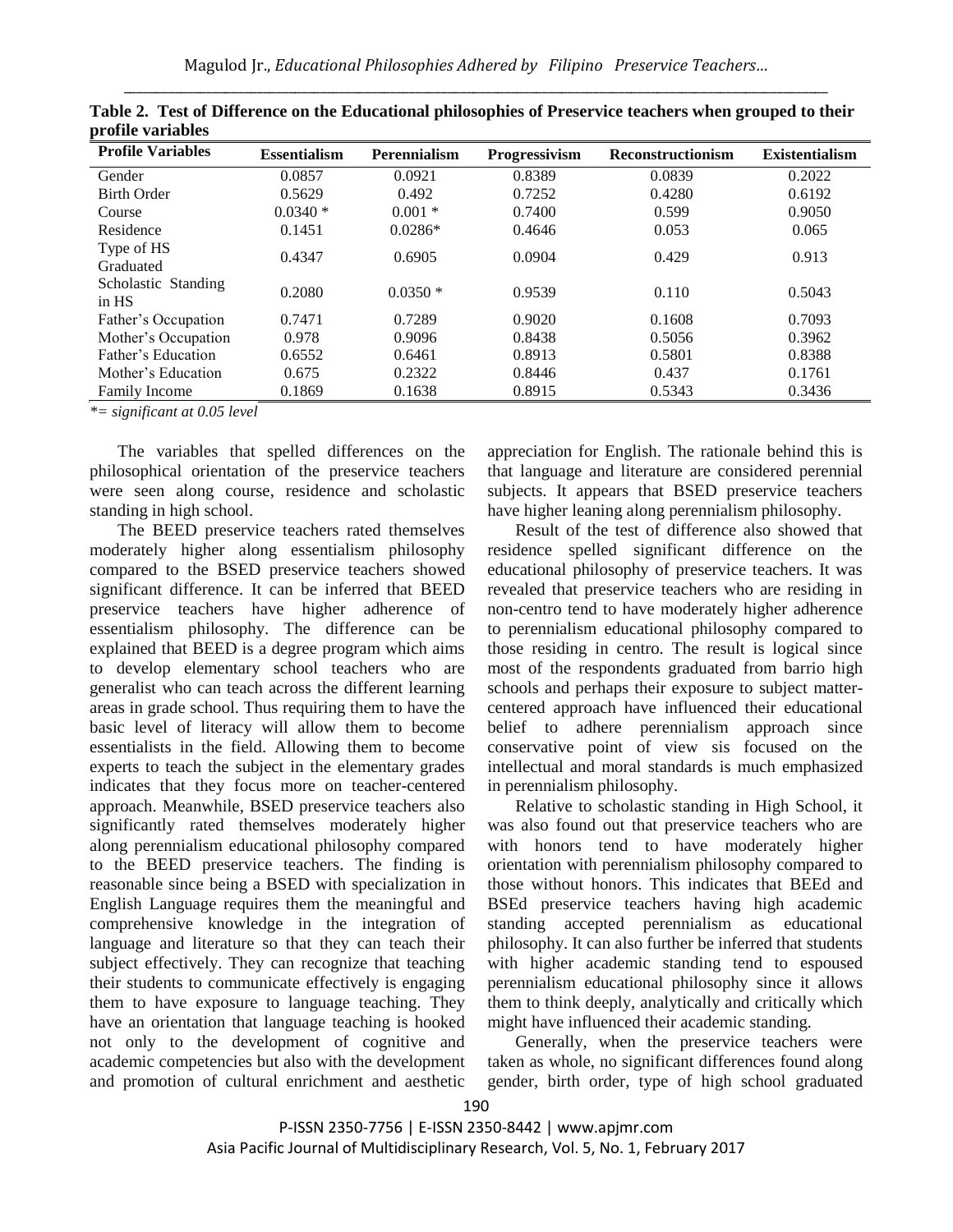from, parents' occupation and education, and family income.

# **Implications of Filipino Preservice Teachers' Educational Philosophies to 21st Century Teacher Education Program**

Results yielded in the study may provide several implications to the teacher education preparation program. This study generated the finding that the preservice teachers of Cagayan State University at Lasam when taken as a whole group, both BEED and BSED students espoused themselves as progressivist, existentialist and reconstructionist. It can be explained that they have clear belief that schools are existing for societal change and development. They can see themselves as future teachers who can teach the diverse learners in the  $21<sup>st</sup>$  century learning environment with the promotion of student-centered approach through the use of problem-based, experiential, interactive, integrated, multidisciplinary, contextualized, experiential and collaborative principles of teaching. In teaching their learners, they can consider the learning styles, multiple intelligences, emotional intelligence and creativity of their students. They can also consider employing different instructional materials with the integration of ICT, games, manipulative and other instructional support to teach their students. It is very evidential that the preservice teachers generally perceived themselves as facilitator of learning in the  $21<sup>st</sup>$  century classroom.

Meanwhile, the preservice teachers' assessment on essentialism and perennialism described as moderate, suggests that they have fair adherence to these educational philosophies is indicative that they did not totally discard the concept of teacher-centered approach but they can still manifest the importance of employing these educational philosophy in the  $21<sup>st</sup>$ century classroom. The partial but not the total adherence to these beliefs is indicative that the teacher in the classroom has the formal and expert authority teaching styles to project expertise in the field and knowledgeable on what to expect from their students.

The construction of a teaching philosophy within a teacher training program does affect the teachinglearning process [17]. Because it is generally believed that understanding one"s philosophical approach would foster evaluation of teaching decisions [18].

Making the preservice teachers eclectic in their educational philosophies may help them shift from being the *guide on the side* to *sage on stage* or vice versa as the situation requires them to subscribe. Allowing the preservice teachers to showcase different philosophies of education can make them deal practically to the latest development of their field. Finally, the significant differences on the educational philosophies of the preservice teachers when grouped to their personal profile variables yielded important implications concerning their individuality and exposure of preservice teachers on how the College of teacher Education may provide necessary initiatives to enhance their different educational philosophies.

## **CONCLUSION**

The preservice teachers of Cagayan State University at Lasam espoused a very high adherence to progressivism educational philosophy and high orientation to existentialism and reconstructionism. They also showed a moderate acceptance to perennialism and existentialism philosophies. Course, residence and scholastic standing in high school spelled differences on the essentialism and perennialism educational philosophies of the preservice teachers. The high assessment on the progressivism, existentialism and reconstructionism philosophies showed that as future teachers they can see themselves as the one who can teach the diverse learners having a belief which is student-centered teaching approach while the partial but not the total adherence to perennialism and existentialism philosophies indicative that as future teacher, they can consider formal and expert authority teaching styles to project their expertise in the field.

## **RECOMMENDATIONS**

Basing from the conclusion of the study, the following recommendations are offered: first, preservice teachers must be informed as to what educational philosophies they are adhered. Implications of their teaching philosophies to teaching-learning process should be discussed before their off-campus training/ practice teaching for them to have clear grasp and understanding of the strengths and weaknesses of the educational philosophies they personally adhered; second, the following activities are proposed to be initiated by the College of Teacher Education considering the dominant educational philosophies adhered by the preservice teachers: